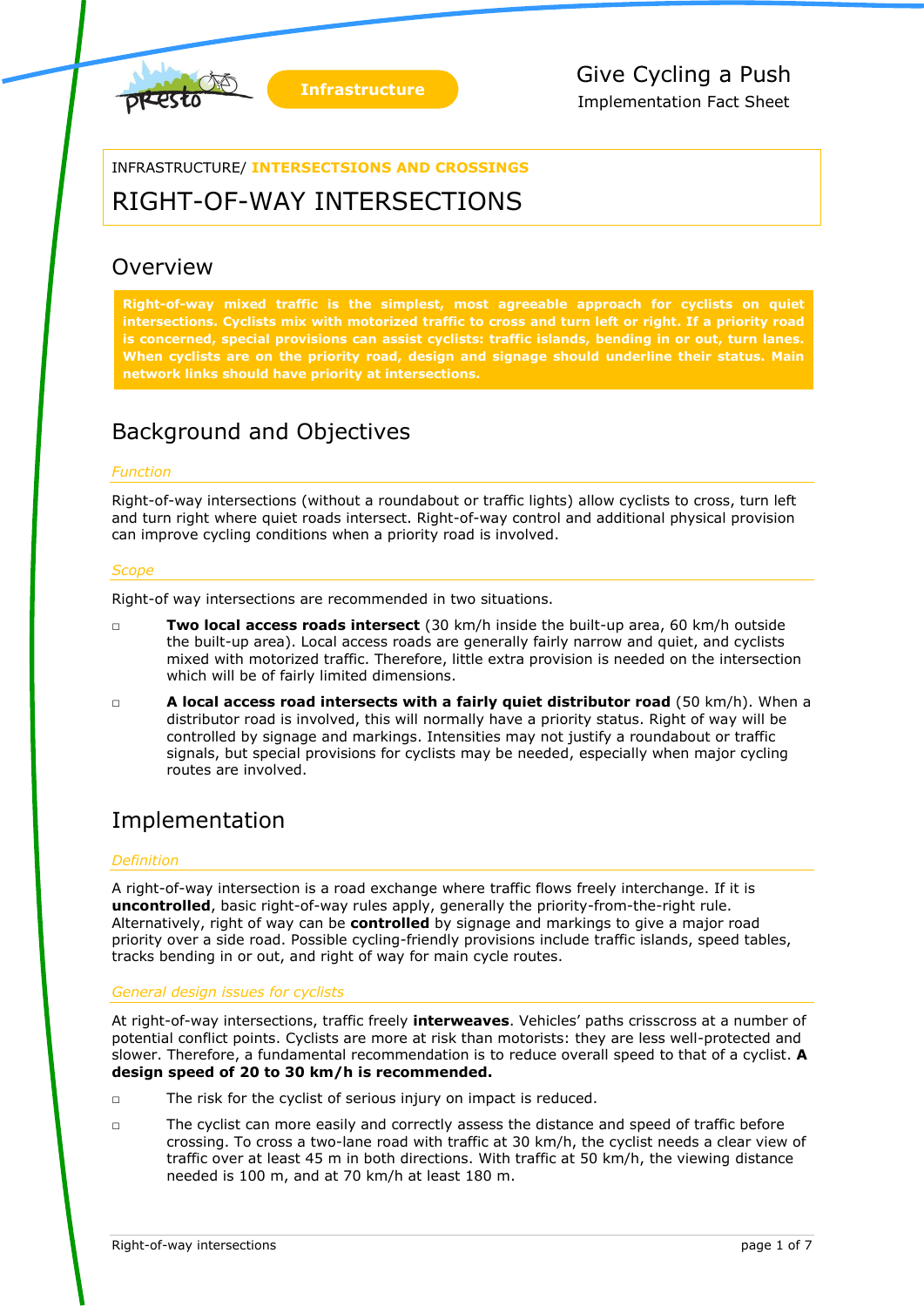

## Give Cycling a Push

Implementation Fact Sheet

Design requirements must take into account the **cycling network hierarchy**. Basic local links, top local links and main routes need to be implemented with appropriate quality requirements. Top local links and certainly main routes are meant to accommodate larger flows of cyclists, usually as cycle tracks or wide cycle lanes, to allow for important cycling flows, comfortable cycling and attractive speeds. Any intersection should be designed to accommodate the same flows of cyclists with good comfort and minimum waiting times. If not, the function and attractiveness of the route will be undermined.

Design requirements also depend on the **intensity** of traffic, which determines the **crossability** of the road for cyclists. Crossability can be calculated as average waiting time, depending on the crossing distance, the speed of the cyclist and the gap distribution (how frequently there is a gap in traffic through which a cyclist can cross). The lower the crossability, the greater the need for improved design and special cycling provision. Dutch guidance suggests the following rule of thumb.

| <b>Approx. traffic intensity</b><br>(1x2 lanes, built-up area) | Crossability for cyclist at 1 m/s<br>(3.6 km/h starting from standstill) |
|----------------------------------------------------------------|--------------------------------------------------------------------------|
| Below 800 pcu/h                                                | Reasonable without central traffic island                                |
| From 800 pcu/h $- 1.600$ pcu/h                                 | Reasonable in two stages                                                 |
| From $1.600$ pc/h - $2.000$ pcu/h                              | Moderate to poor                                                         |
| Above 2.000 pcu/h                                              | (very) poor                                                              |

Since they are on the carriageway, **cyclists are subject to the general road priority regulations**. In starter cities, where cyclists are uncommon, motorists may be reluctant to give way to cyclists. Design that clarifies the cyclist's rights as well as awareness campaigns are recommended. The design approach varies according to the road hierarchy of intersection branches.

- □ At an uncontrolled intersection of equivalent roads, a **default right of way** principle is applied. In most of Europe, road-users coming from the right have right-of-way (priorityfrom-the-right principle). $<sup>1</sup>$  This is also valid for cyclists.</sup>
- □ When a major road crosses a less important road, priority is controlled by traffic signs and road markings. **Cyclists share the priority status of the road they are on**. Design should clearly express the different status of main road and side road. As intensities on the main road increase additional safety measures are needed.
- □ **Priority for main cycle routes** can be considered, whether on tracks along roads, on solitary tracks, in cycle streets or as mixed traffic on local access roads (see below).

There are also two **critical comfort design issues**:

- □ All **curve radii** for cyclists should be 5 m at least. Below this, the cyclist needs to slow down to 12 km/h and has difficult to maintain stability. On link bends, 10 m allows for a speed of 20 km/h, 20 m for 30 km/h.
- □ All transitions between different materials should be smooth. Especially the transition from a track to a carriageway should be designed with **flush kerbs** (without any difference in level).

#### *Cycling on an intersection of two quiet roads*

When two local access roads intersect, **both roads are equivalent.** No special provision for cyclists is needed. Traffic on all branches is mixed, not very intense and fairly slow, and this situation also applies on the intersection.

□ Cyclists can easily cross when the default right-of-way rules apply.

-

<sup>&</sup>lt;sup>1</sup> In the UK and Ireland, the principle holds that drivers have right-of-way unless signaled otherwise, and at Tintersections the continuing road has priority over the ending road.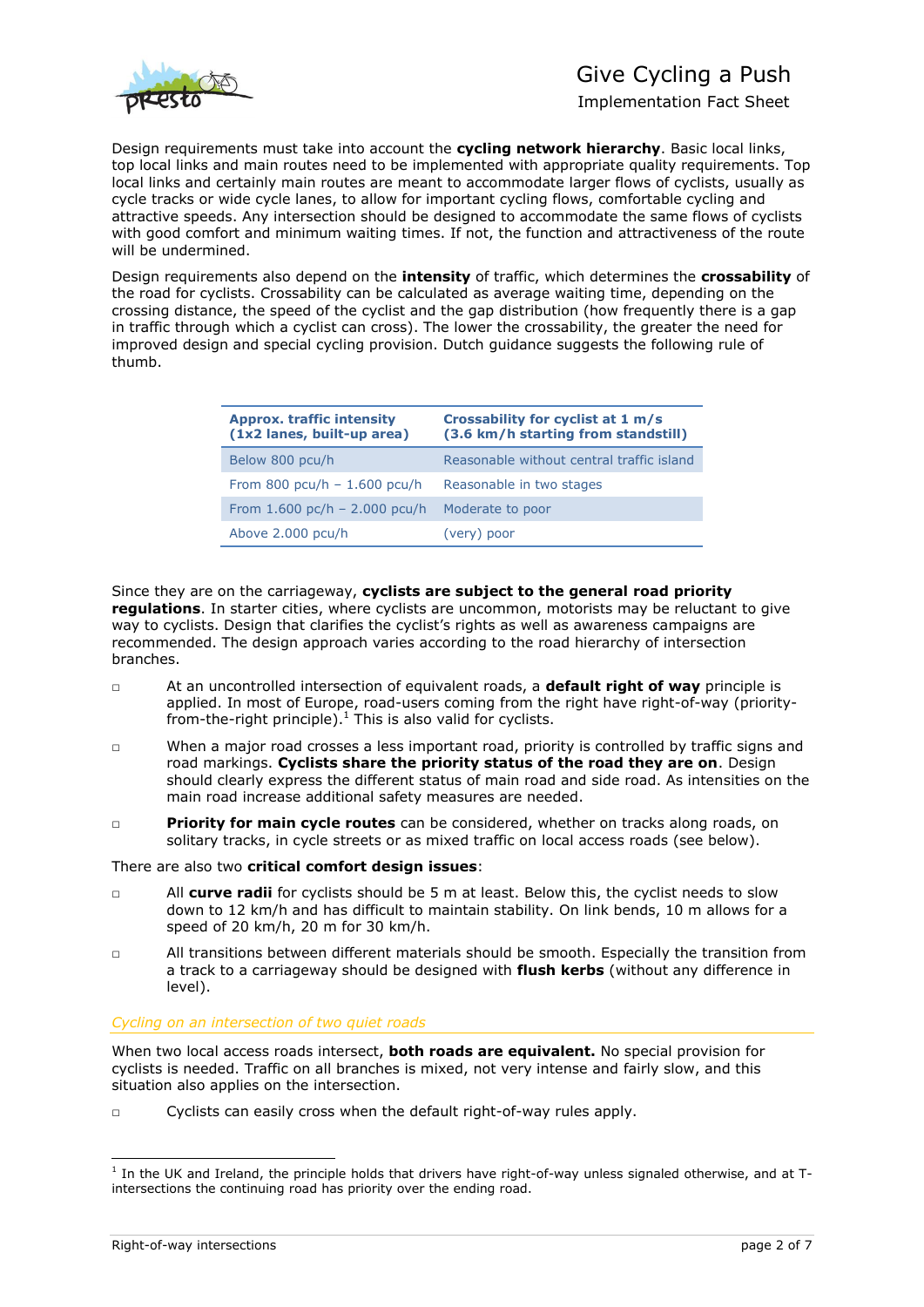

- $\Box$  A design speed of 30 km/h is recommended for safety, even outside the built-up area, where speed limits on local access roads are higher.
- □ If there is a cycle lane or a suggestion lane, this should not be continued across the intersection. Otherwise, this might create the misleading impression of a right of way for cyclists.

#### *Cycling on a quiet road crossing a priority road*

At some right-of-way intersections, **one road has the priority**. This occurs when a quiet local access road crosses a busier distributor road with a higher speed limit (50 km/h in built-up area, 80 km/h outside the built-up area). Right of way is regulated by means of **traffic signs and markings**, so that traffic on the main road has the priority. Cyclists on the quiet road also have to give way.

For a basic, quiet cycle link crossing a fairly quiet priority road no special provision is needed. If there is a speeding tendency on the priority road, general traffic calming measures can be considered, such as narrowing the carriageway before the intersection or elevating the intersection (speed table).

When the priority road is rather busy, a central **traffic island for cyclists** is recommended.

- □ With traffic intensities over 800 pcu/h inside the built-up area and 350 pcu/h outside the built-up area, crossing becomes difficult, time-consuming and unsafe.
- □ A traffic island of at least 2.5 m across allows the cyclist to cross one lane, wait in the middle and then cross the second lane. On top local routes and main routes, with constant flows of cyclists at peak times, a width of up to 3.5 m should be considered, to accommodate several waiting cyclists at the same time.
- □ Ideally the traffic island is placed symmetrically in the centre of the carriageway. It should remain level in the middle where cyclists cross, but physically elevated at both ends.
- □ An additional benefit is that the traffic island will also slow down passing traffic: the traffic lanes will need to be narrowed or bent out to go around the traffic island.



*Two-way cycle lane crossing with traffic island with right of way (image source: P. Kroeze)*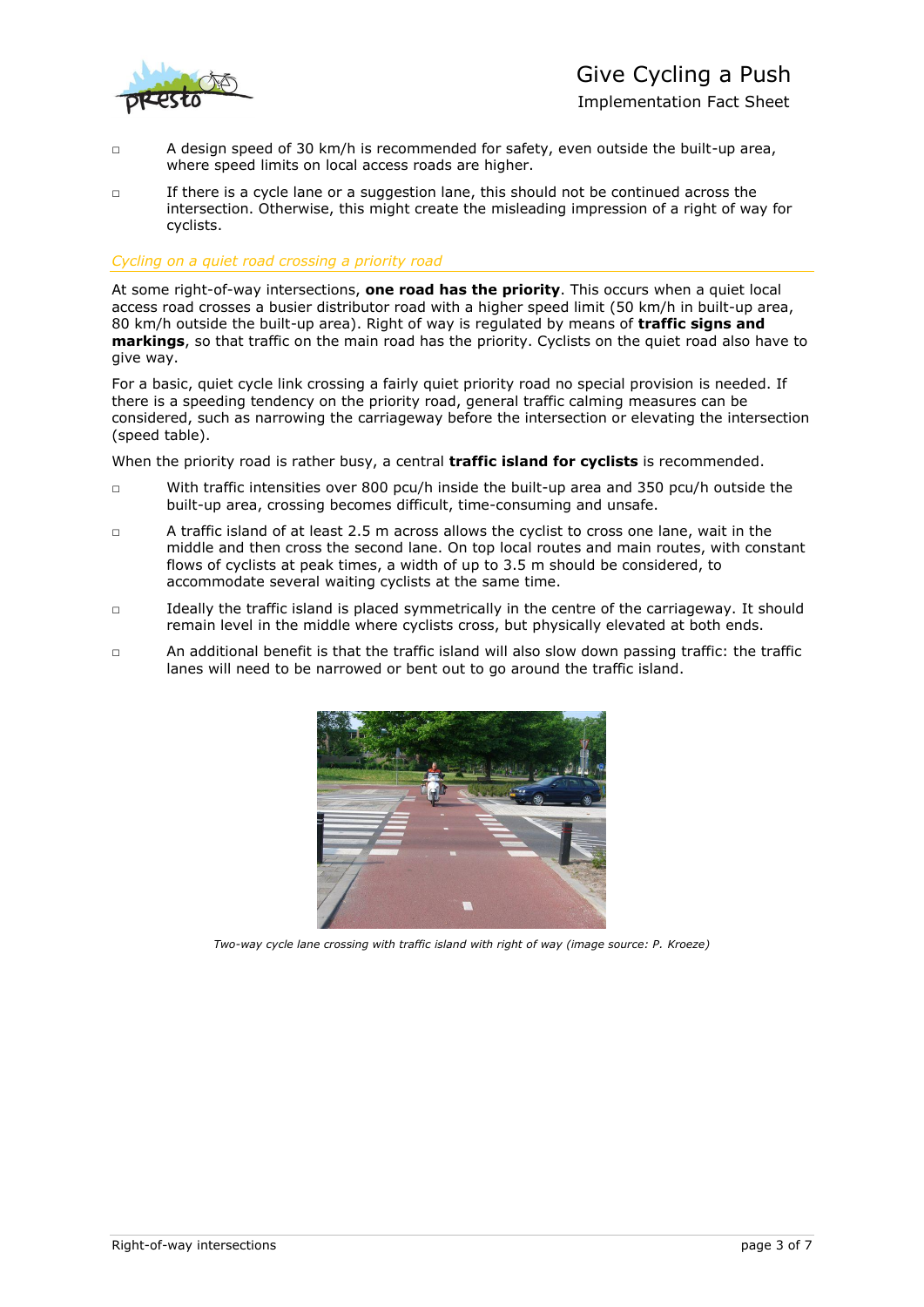

### *Cycling on a priority road crossing side roads*

Many cycle links run along priority roads, crossing side roads. Cyclists will be on a special facility, such as a cycle track, a cycle lane or a cycle suggestion lane. In this case, **the cyclist shares the priority status**. Moreover, the motorist turning off has to give way to the cyclist riding straight ahead, according to general traffic code principles.

Legally, the priority signs and road markings are sufficient, but car drivers may not be aware of cyclists' presence and priority status. Therefore, **the cycle track paving or the cycle lane markings should continue across the side road**. This clarifies the right-of-way situation, and attracts motorists' attention to the presence of cyclists. This is useful for motorists approaching from the side road, but also for motorists on the priority road turning off when the cyclist is continuing straight ahead.

- □ Continue the cycle facility in a **straight line**, offering a direct route for cyclists. This improves the cyclist's comfort and strengthens the visual continuity of the priority road.
- □ Apply additional **give-way road markings** on the side of the carriageway. These draw the attention of motorists turning into the side road.
- □ **Continue a segregated cycle track by road markings**. If the separation from the carriageway is sufficiently wide, the interruption may create safe stacking space for cars turning into the side road.
- □ **Continue an elevated cycle track on the same level** across the side road. The difference in level will function as a speed table and slow down vehicles entering and exiting the side road. Cyclists will also enter and leave the track via the side road, so the gradients should be comfortable for them and kerbs should be flush.
- □ **Alert motorists to a two-way cycle track** with additional signaling. Motorists tend to be surprised by cyclists arriving against the flow. Vertical signs, cycle symbols and arrow markings on the road and a centre line help to alert drivers to the two-way cyclist flow.
- □ **Use similar approaches at private entrances** to drives and car parks, similar solutions should be devised to stress the visual continuity and the priority right of way of the cyclist.



*Cycle lane on priority road crossing a side road (image source: Vademecum fietsvoorzieningen, Vlaanderen)*



*Cycle track crossing side road (image source: Fietsberaad)*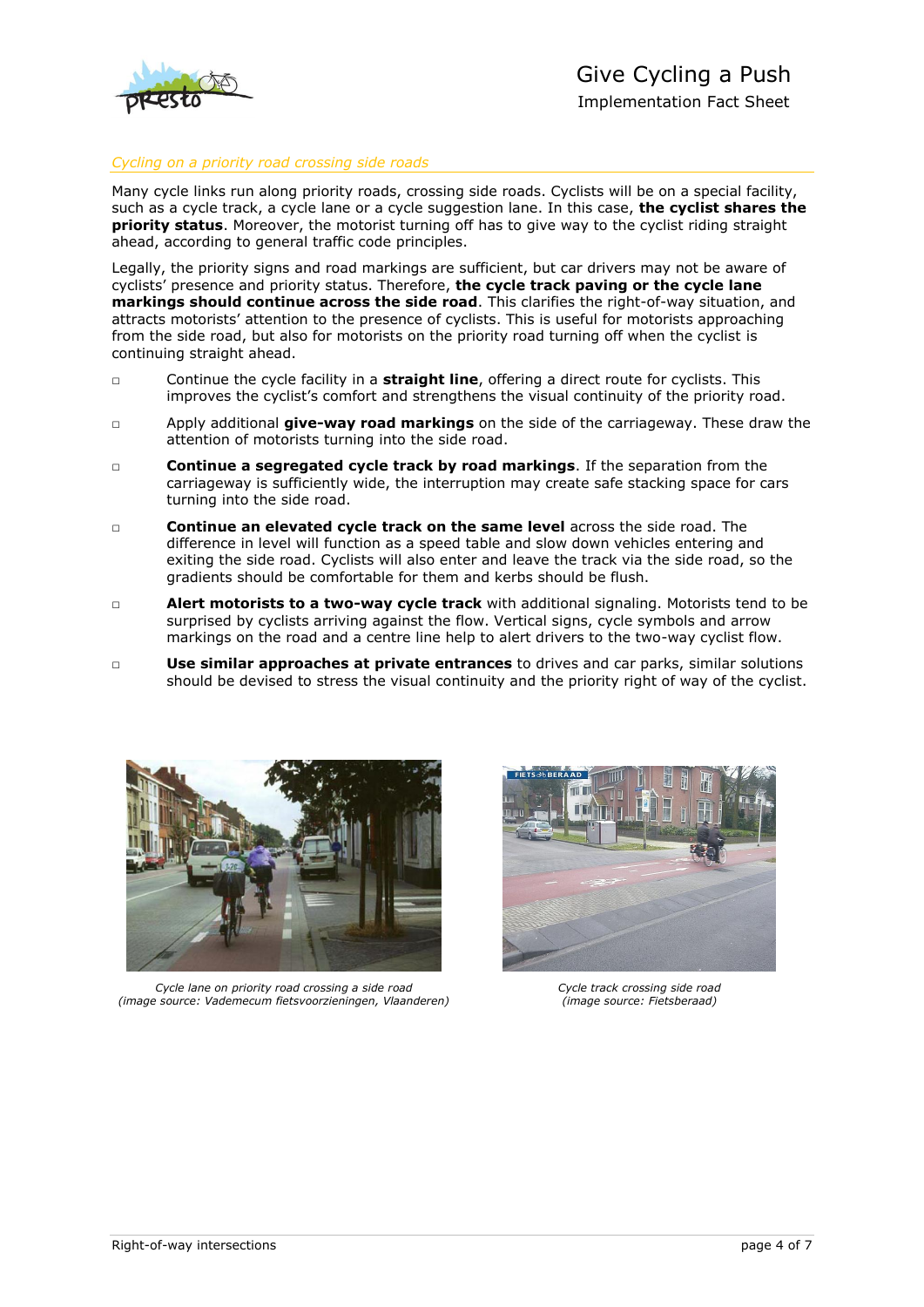

### *Cycle tracks or lanes on a priority road approaching an intersection*

On priority roads, it is recommended to **bend in or bend out a segregated cycle track 20 to 30 m before the intersection**. The physical separation makes the cyclist less visible to motorists, so that a car turning off may not notice the cyclist going straight ahead.

At **low speeds**, up to 60 km/h, it is recommended to **bend in the cycle track** before a side road. Cyclists are brought closer to motorized traffic and become more visible to motorists. They are more clearly on the same road which clarifies their priority status. Also, vehicles turning off need to slow down for cyclists, which is safer and makes it easier for traffic from the side road to cross or enter the main road.

- □ Narrow down the separation progressively, to not less than 0.35 m wide
- $\nabla$  Allow a bend radius of at least 12 m. for comfort.
- □ Allow a final straight track stretch of min. 10 m., where cyclists travel parallel and close to the road, giving motorists the time to see them.

An alternative is to make a **transition from cycle track to cycle lane**, which means eliminating the separation. Cyclists are then returned to sharing the motorway on a marked lane. They become more visible and can also more easily prepare for left turns.

At **higher speeds**, over 60 km/h, it is safer to **bend out the track**. The speed difference between motorized vehicles turning off and the cyclists moving straight ahead is too large, and cars need more time to slow down. Bending out is also a safe solution for a two-way track.

- □ Widen the separation progressively, so that the track crosses the side road at 5 to 7 m from the main road. This way, a vehicle turning off has room to slow down and stack before the cycle track.
- □ Apply vertical signage and give-way road markings on both sides of the track crossing the side road.
- □ The bend radius should be at least 12 m. for comfort.
- □ The track has a final straight stretch of min. 5 m.



*Cycle crossing with a bent-out track (image source: P. Kroeze)*

#### *Turning right and left at intersections*

At a right-of-way intersection, vehicles must weave to change direction. **Such weaving creates potential conflict points**. The general principle applies that any vehicle changing direction has to give way to vehicles going straight ahead.

Cyclists are, of course, less visible, slower and more vulnerable.

- □ **Less experienced cyclists** will prefer not to weave at all and to step down or change direction in two steps. They are willing to compromise on speed and directness for safety's sake.
- □ **Experienced cyclists**, however, feel more confident and like to move speedily and directly across an intersection. They will cross and turn left in the middle of traffic. To be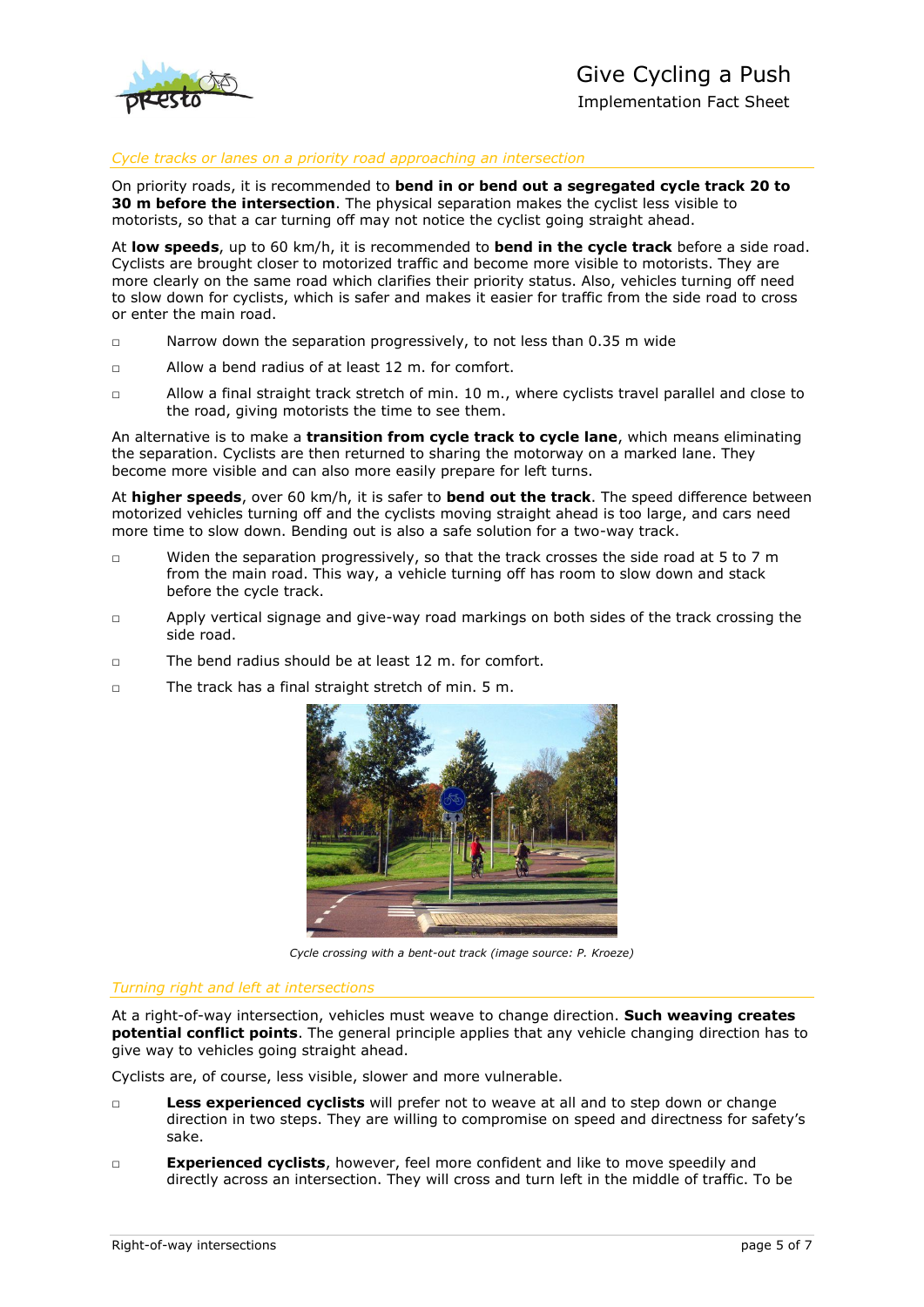## Give Cycling a Push



Implementation Fact Sheet

safe, they adopt behavior to make themselves as visible and predictable as possible. They will take up sufficient space on the road and clearly gesture their intentions. Teaching this behavior is a key role for cycling education.

It is important to **allow cyclists to weave** with the general flow of traffic whenever feasible. Mandatory two-step movements separated from traffic should only be used when really justified. Otherwise, experienced cyclists will be frustrated by these indirect and time-consuming paths.

Generally speaking, cyclists can safely cross a relatively **quiet and simple right-of-way intersection**, with no more than **a single traffic lane** in each direction. The overall design should provide a clear and simple lay-out for maximum visibility of all movements and intentions. Cyclists can mostly be allowed to interchange without any special provision.

On distributor roads, the cyclist will be mostly on a cycle lane. At the same time, the traffic intensity makes weaving more difficult and risky. In this case, **a cycle stacking lane** can be included in stacking lanes for motorized traffic. This will greatly improve the cyclist's comfort and safety.

- □ If there is a left-turning stacking space on the intersections, a **left turning cycle lane** can be integrated. This creates a separate waiting space for the cyclist, away from traffic from behind and from facing traffic. The lane should be no less than 15 m long. This does not remove all conflicts. When intensities are too high, the left-turn lane may be difficult to reach and there is still the potential conflict with traffic from behind.
- □ Many conflicts occur between motorized vehicles turning right and cyclists crossing in-line. It is safer to insert the **right-turning traffic lane to the right of a cycle lane or cycle track**. The cycle lane or track continues straight ahead. Right-turning traffic must then cross the lane or track before actually turning right. A crossable in-line speed hump between the cycle track and the turning lane can be considered.
- □ When large numbers of cyclists turn right, a **right-turning cycle lane** can be considered. This way, cyclists weave into their separate turning space away from traffic.

#### *Right of way for main links inside built-up areas*

Main links, in the cycling network are fast and comfortable routes, sometimes called cycle highways, mostly on separated tracks and with a minimum of intersections and crossings. They are the backbone of the network and should be designed to carry important flows of cyclists' at peak hours. Every stop to yield priority reduces speed, raises stress, increases risk and makes the route less attractive.

It is recommended to **give main cycling links right-of-way when crossing streets**, to maximize travel speed for cyclists and make the link as strong as possible. The route may be on a distributor road or a local access road, or it may an off-road solitary cycle track. The right-of-way should be **strongly underlined by the design**.

- □ Install the legally required priority signage requiring traffic to stop and give way.
- □ Add give-way road markings on both sides of the cycling route.
- □ Continue the main cycle route paving across the intersection.
- □ Take additional speed control measures narrowing before the intersection, speed table on the intersection.
- □ Add traffic lights when speed of the crossed road is over 50 km/h and intensity over 5000 pcu/day.

The measure is strongly recommended in CHAMPION CYCLING CITIES. The right-of-way will be more easily accepted if there is **an intense flow of cyclists**. Even there, it is generally not recommended outside the built-up area, since it goes too much against the expectation patterns of motorists and is therefore unsafe.

In STARTER AND CLIMBER CYCLING CITIES the numbers of cyclists will be much lower and intermittent. If busy traffic on a distributor road is asked to stop for an occasional cyclist on a crossing solitary track, the measure will seem unacceptable, motorists may not respect it and the cyclist will be endangered. However, creating such a main priority route may be **a powerful**